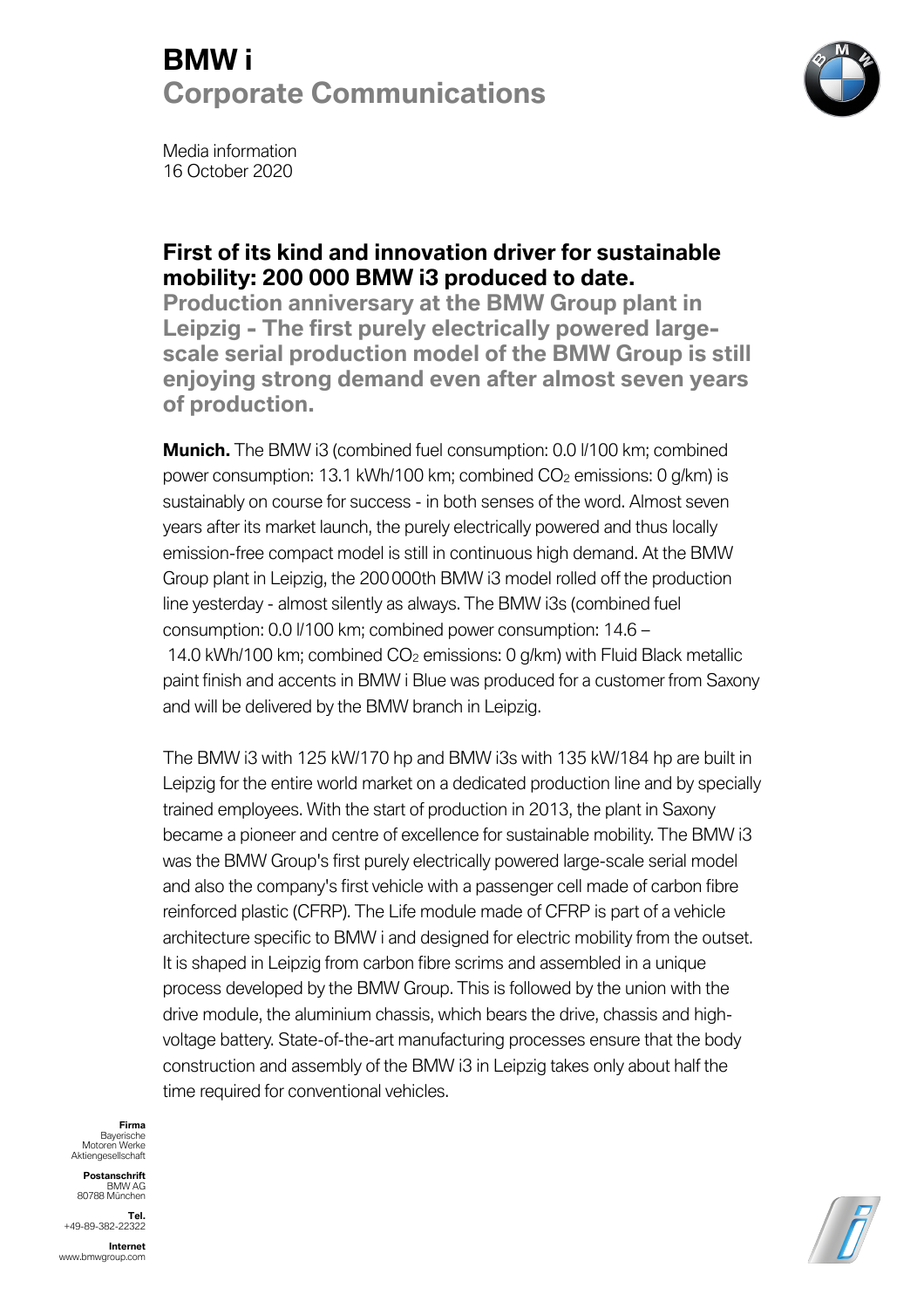

Media Information

Date 16 October 2020

Topic First of its kind and innovation driver for sustainable mobility: 200 000 BMW i3 produced to date. Page 2

#### **BMW i3 as innovation driver for electric mobility and lightweight construction.**

The success of the BMW i3 and the experience gained in developing and manufacturing it have significantly boosted progress in the fields of electric mobility and lightweight construction. In this way the BMW i brand has become the workshop of the future for the entire company. The drive of the BMW i3s now also powers the MINI Cooper SE (fuel consumption combined: 0.0 l/100 km; combined power consumption: 16.8 – 14.8 kWh/100 km; combined CO2 emissions: 0 g/km) to provide purely electric driving joy. In addition, the gross energy content of the high-voltage storage unit was almost doubled from initially 22.6 to 42.2 kWh without changing its size. The range of the BMW i3 thus increased to between 285 and 310 kilometres in the WLTP test cycle.

Based on the know-how acquired with the BMW i3, numerous innovations have also been achieved in the fields of drive, power electronics and charging technology. The fifth generation of BMW eDrive technology is now ready for series production. It is used, among other things, in the new technology flagship of the BMW Group, the BMW iNEXT, which will be manufactured at the BMW Group plant in Dingolfing, with components from the BMW plant Landshut, from 2021 onwards. The high-tech material CFRP is for example now also contributing to intelligent lightweight construction in the BMW 7 Series.

#### **Leipzig as a location for the future: Battery module production to start in 2021.**

The BMW Group plant in Leipzig will continue to make a significant contribution to expanding electric mobility in the future. The site will become part of the BMW Group's international production network for battery modules as early as 2021. By 2022, the BMW Group will invest more than 100 million euros in establishing battery module production in Leipzig. In future, the lithium-ion cells supplied, will be assembled into standardised modules in a highly automated process. These will then be assembled together with the connections to the vehicle, the control units and the cooling units in an aluminium housing specific to each model. By 2022 more than 150 employees will be working in the battery module production in Leipzig.

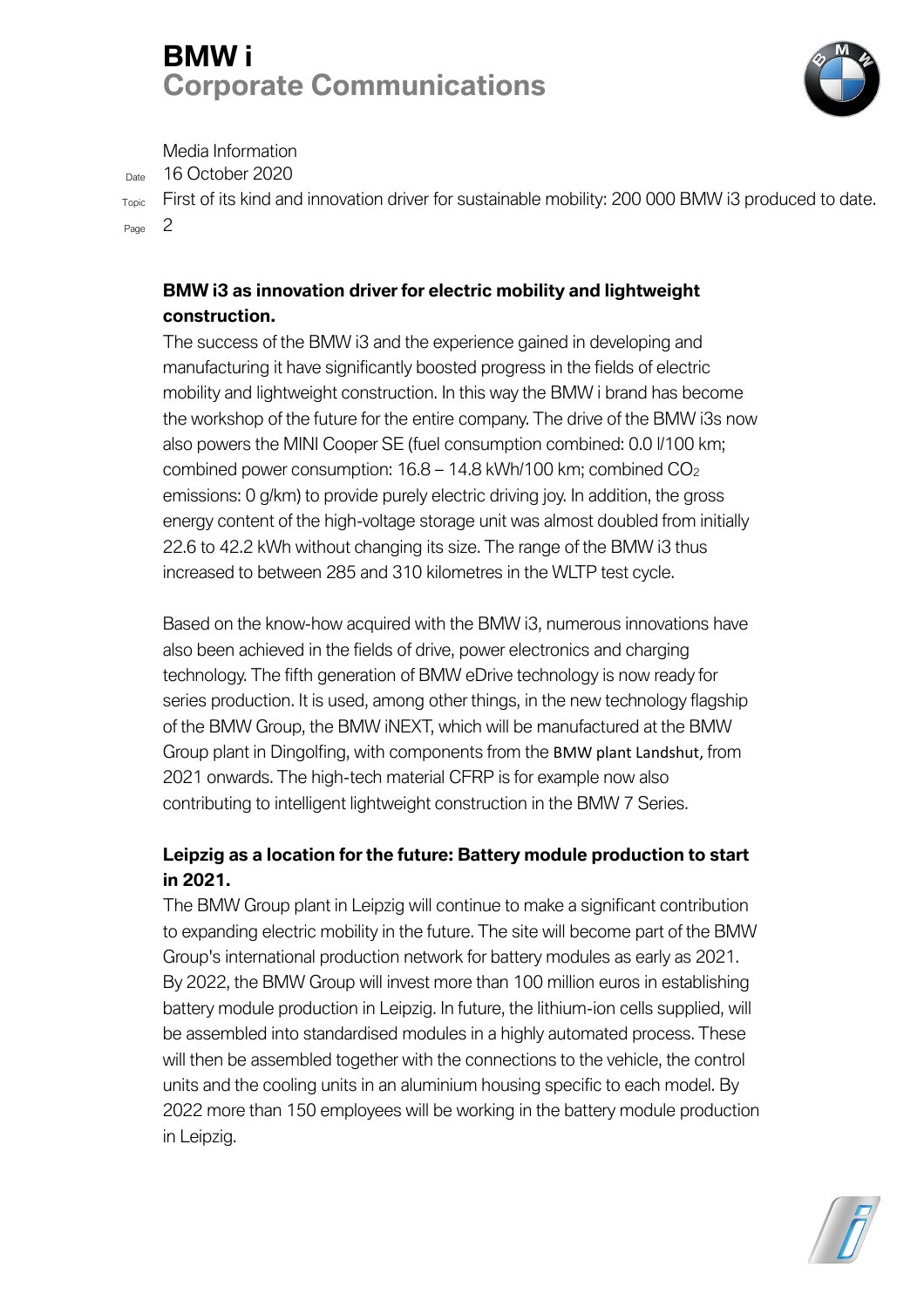

Media Information

 $_{\text{Date}}$  16 October 2020

Topic First of its kind and innovation driver for sustainable mobility: 200 000 BMW i3 produced to date. Page 3

In this way, the expertise gained at this BMW i3 production site is consistently used for manufacturing electrified vehicles in Germany. The BMW Group plant in Leipzig, where in addition to the BMW i3, models of the BMW 1 and 2 Series with conventional and plug-in hybrid drive are also manufactured, is thus even more comprehensively equipped for the "Power of Choice" approach in the company's model strategy in the future.

## **Pioneer for premium electric mobility in the city and for an overall understanding of sustainability.**

The BMW i3 was developed as a revolutionary new vehicle concept for individual mobility in urban areas. With the BMW i3, the BMW Group has provided significant impetus for change in the field of inner-city transport, which has also inspired other car manufacturers to devote more attention to electric mobility. Today, the BMW i3 is not only still the best-selling premium car in its segment, but also a world-renowned symbol of locally emission-free driving in the city and for commuting between home and work.

According to a 2019 study by the German Automobile Club (ADAC), customers benefit not only from ecological but also from significant economic advantages. According to the calculations, the total costs for a BMW i3 or BMW i3s are on average around 20 percent lower than for a BMW model with a combustion engine that is comparable in terms of engine performance and equipment. All expenditures for the acquisition, operation and depreciation of the vehicles were taken into account, with a holding period of five years each and a total mileage of 75000 kilometres. Thanks to the now increased state subsidies for electrified vehicles, the lead of the BMW i3 and the BMW i3s in terms of economy is currently even greater.

In addition, the BMW i3 represents a new understanding of premium mobility, which is also strongly characterised by sustainability beyond the purely electric drive. Its roof is made of recycled CFRP at the BMW Group plant in Leipzig. Painting its plastic outer skin requires 75 percent less energy and 70 percent less water compared to conventional processes. 25 percent of the materials used for the thermoplastic exterior parts were either recycled or produced from renewable resources. A high proportion of renewable raw materials and recycled materials is

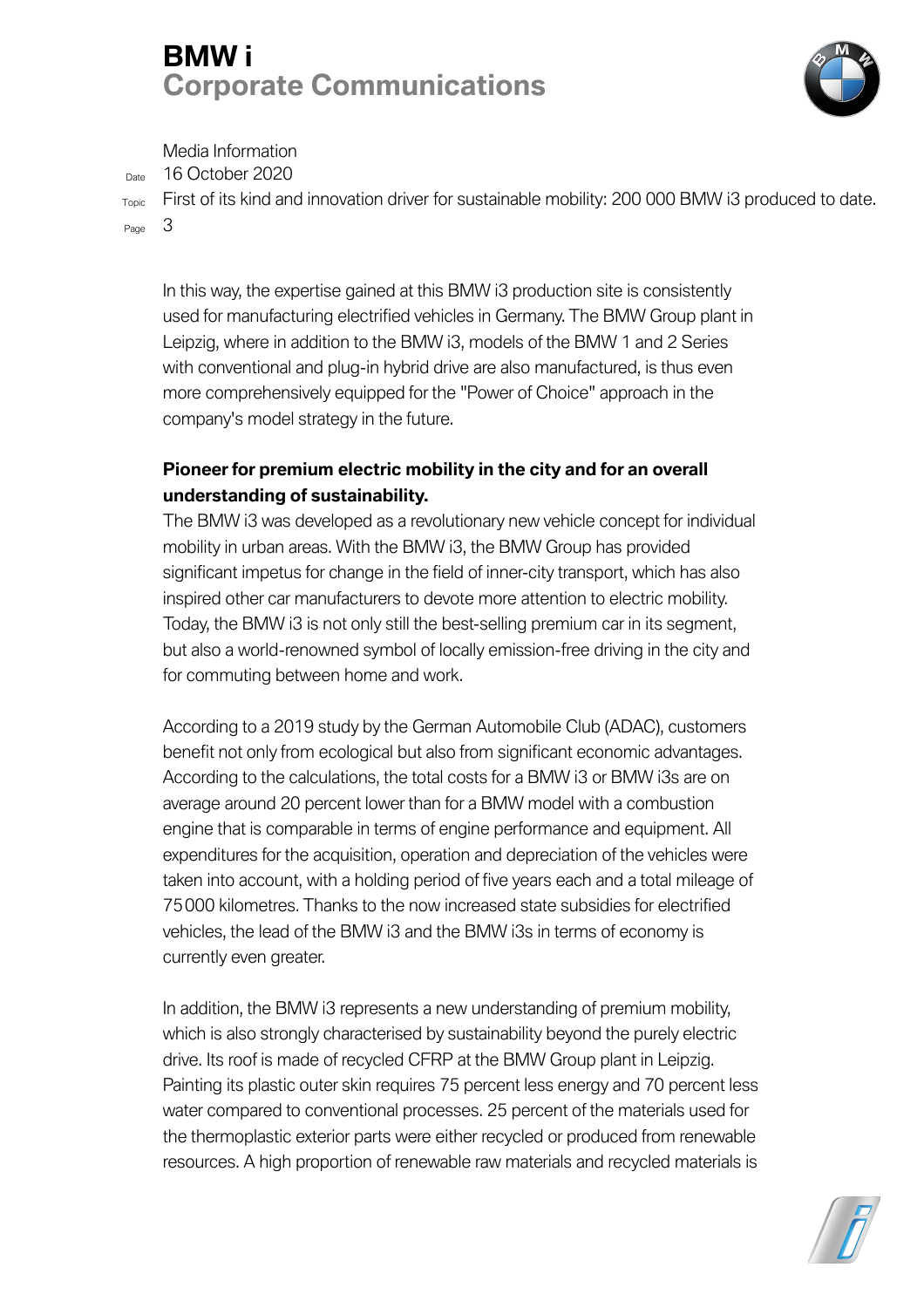

Media Information

Date 16 October 2020

Topic First of its kind and innovation driver for sustainable mobility: 200 000 BMW i3 produced to date.  $P_{\text{A}}$  4

also used in the interior. Production of the BMW i3 at the BMW Group plant in Leipzig is 100 per cent  $CO<sub>2</sub>$  neutral. Wind turbines on the factory premises supply the electricity required for production.

The outstanding life cycle assessment of the BMW i3 has already been confirmed by an ISO certificate issued by independent auditors immediately after its market launch. To this end, experts from TÜV Süd analysed all relevant data and evaluations, from which the environmental balance of the BMW i3 for the entire vehicle life cycle was derived, from raw material extraction and production to use and recycling. According to the study, the use of energy from the EU-25 electricity mix already resulted in a greenhouse gas potential reduced by around 30 percent compared to similar vehicles with conventional drive systems. When operated exclusively with regeneratively generated energy, such as wind or solar power, the CO2 footprint was even reduced by more than 50 percent.

Fuel consumption, CO<sub>2</sub> emission figures and power consumption were measured using the methods required according to Regulation VO (EC) 2007/715 as amended. The figures are calculated using a vehicle fitted with basic equipment in Germany, the ranges stated take into account differences in selected wheel and tyre sizes as well as the optional equipment. They may change during configuration.

The figures have already been calculated based on the new WLTP test cycle and adapted to NEDC for comparison purposes. In these vehicles, different figures than those published here may apply for the assessment of taxes and other vehicle-related duties which are (also) based on  $CO<sub>2</sub>$ emissions.

For further details of the official fuel consumption figures and official specific  $CO<sub>2</sub>$  emissions of new cars, please refer to the "Manual on the fuel consumption, CO<sub>2</sub> emissions and power consumption of new cars", available at sales outlets, from Deutsche Automobil Treuhand GmbH (DAT), Hellmuth-Hirth-Str. 1, 73760 Ostfildern-Scharnhausen and at https://www.dat.de/co2/.